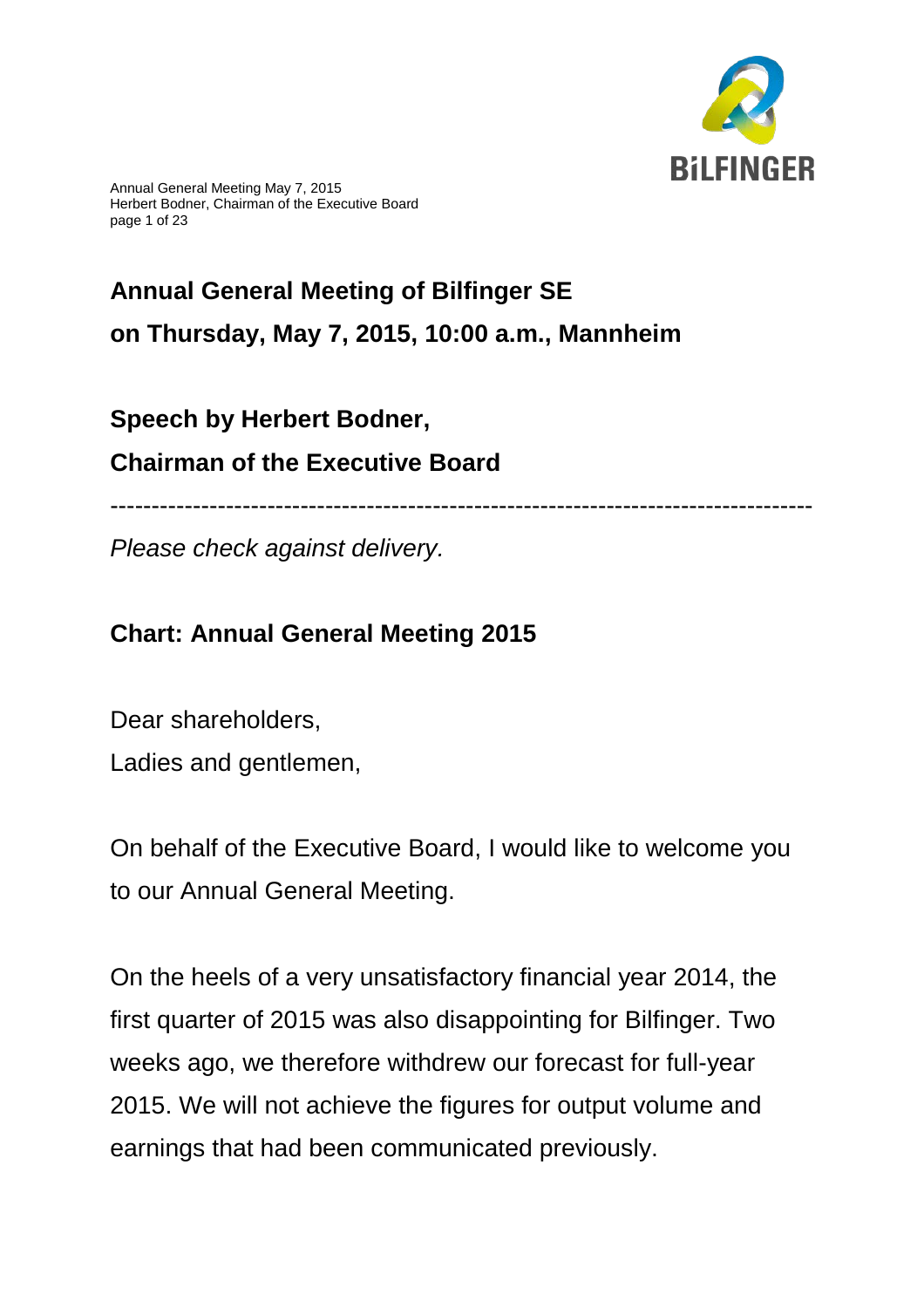

Annual General Meeting May 7, 2015 Herbert Bodner, Chairman of the Executive Board page 2 of 23

At this time, Bilfinger has to maneuver in some rough waters, as a look at the economic environment makes clear.

## **Chart: Oil price development 2014/2015**

We recall the second half of the year 2014, when the oil price fell by more than half. From a macro-economic perspective, this initially also had positive consequences. The drop in the price of oil, however, ended the shale gas boom in the USA, for example. And Bilfinger had participated to a significant extent in this shale gas boom.

The drop in the price of oil put strong pressure on the profitability of the oil and gas industry in the USA. Investment stops on a broad front have been the consequence. This is something that we have been feeling in recent months to a degree that we did not initially expect. And this process is not finished yet. How long it will last and when investments will begin once again depends for the most part on the duration of the low price phase for oil. Our US business, however, remains very profitable, although it is experiencing a significant drop in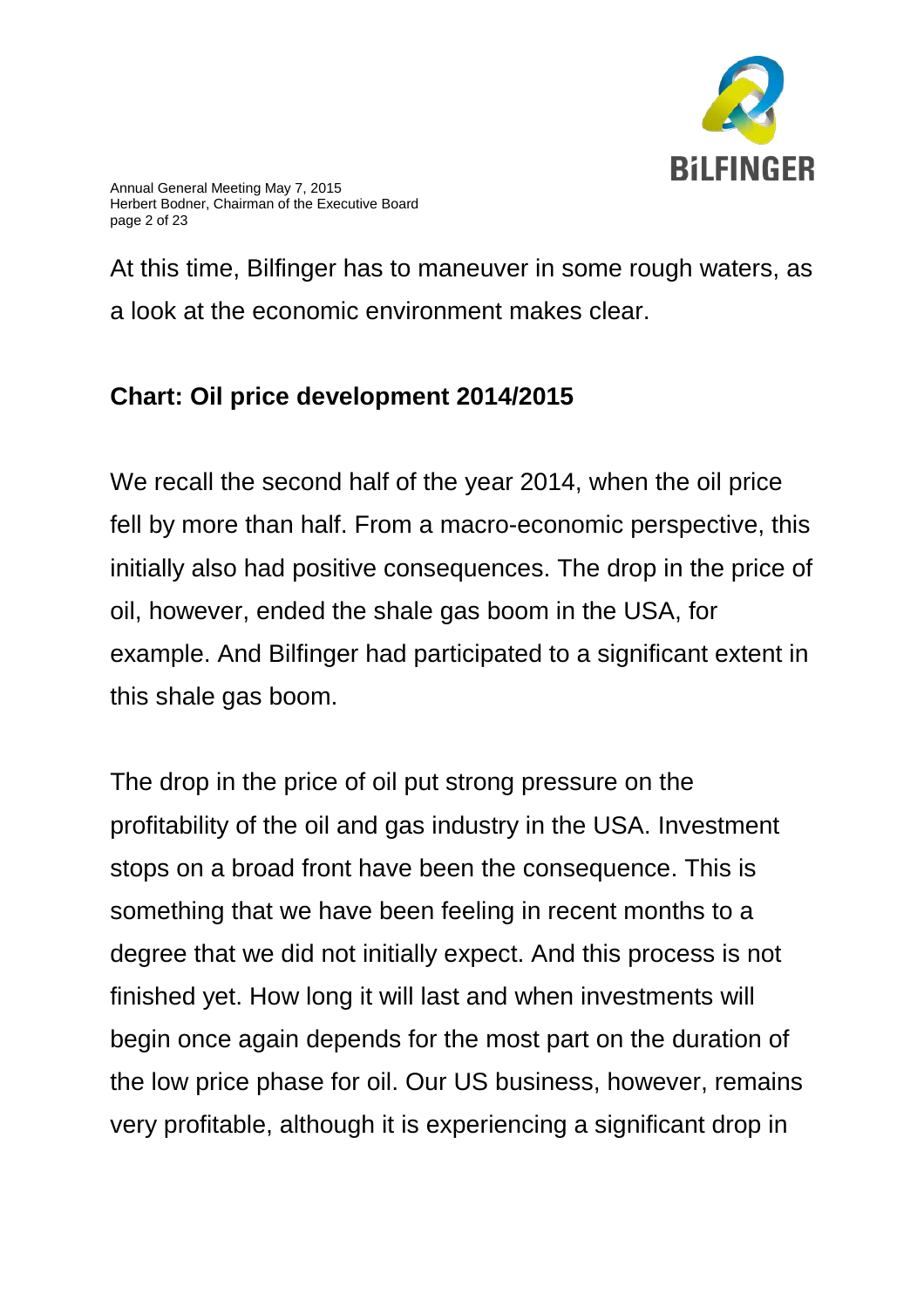

Annual General Meeting May 7, 2015 Herbert Bodner, Chairman of the Executive Board page 3 of 23

earnings. We did not, as mentioned, anticipate the extent of the drop.

In the European oil and gas industry, too, the low price of oil has had negative consequences. Our clients made significant cuts to their maintenance budgets.

The energy transformation in Germany has led to a completely uncontrolled decline in investment in fossil fuel based electricity generation. Even worse than this decline is the increasing lack of planning security for energy producers. After gas and coal, the profitability of lignite is now also about to end, induced by excessive funding for renewable energies. Uncertainty hinders any willingness to invest: our customers in the Power business segment are in this situation, not only in Germany, but in neighboring countries too. German energy policy has been infectious. And Bilfinger is suffering from the effects.

The energy transformation presents enormous challenges for the entirety of Germany´s energy and power business. Today, utility companies do not know which energy producers they should invest in, what direction the price of electricity will take,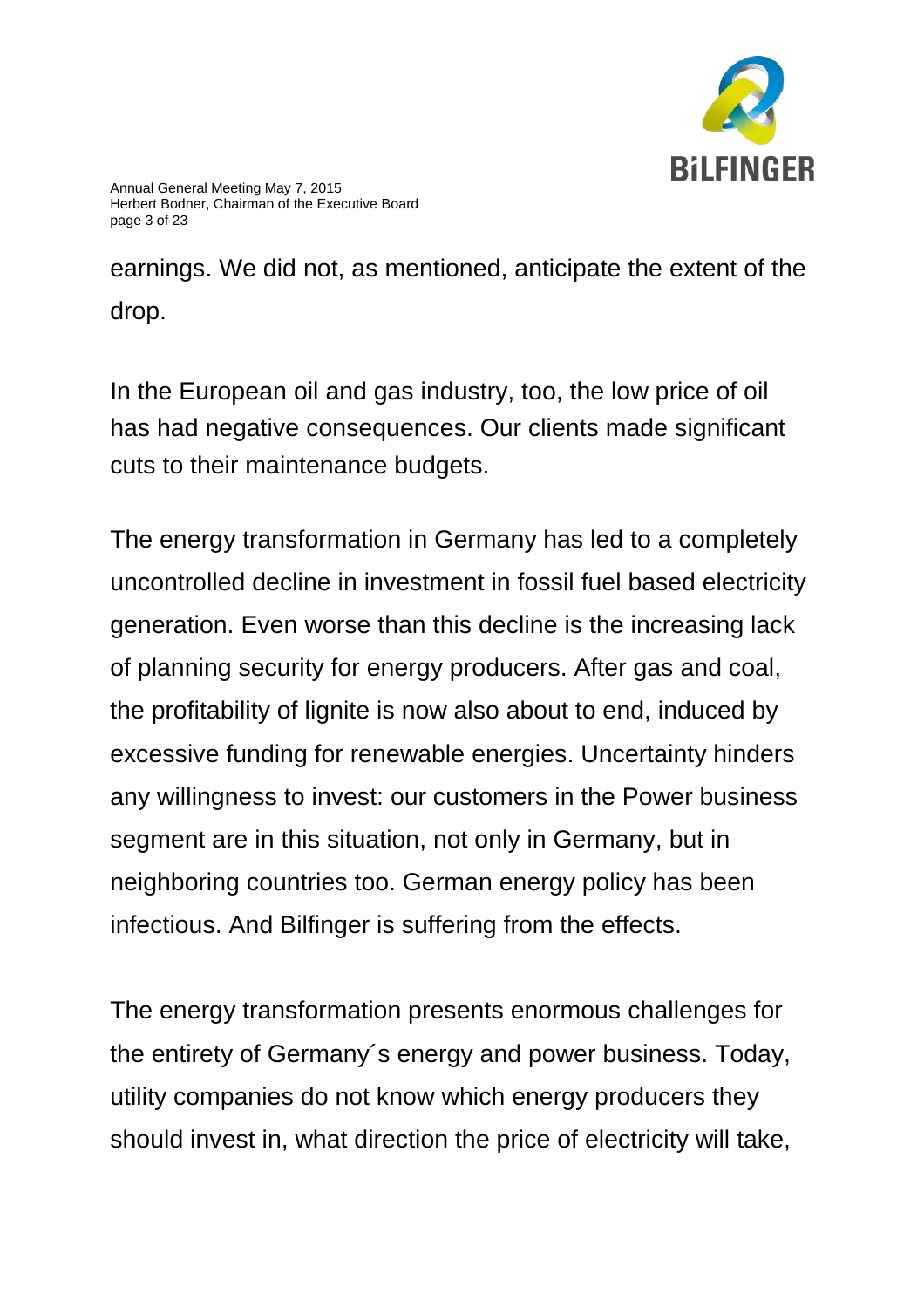

which power plants can be operated profitably in the future and how the basic supply of electricity can be secured.

This has led to a massive decline in investment. But also the expenditures that are important to Bilfinger, namely those for power plant maintenance, plunged by almost half in 2014. In neighboring European countries, as well, power plant operators are investing less and less in new construction and maintenance. And – something that was a surprise for us – even the low level from the years 2014 and 2015 will not be reached.

## **Chart: Building and Facility market**

The economic conditions for the Building and Facility business segment are much more positive than those for the Industrial business segment.

In Germany and the United Kingdom, where we are most active, the market for outsourced real-estate services is stable and promises further growth.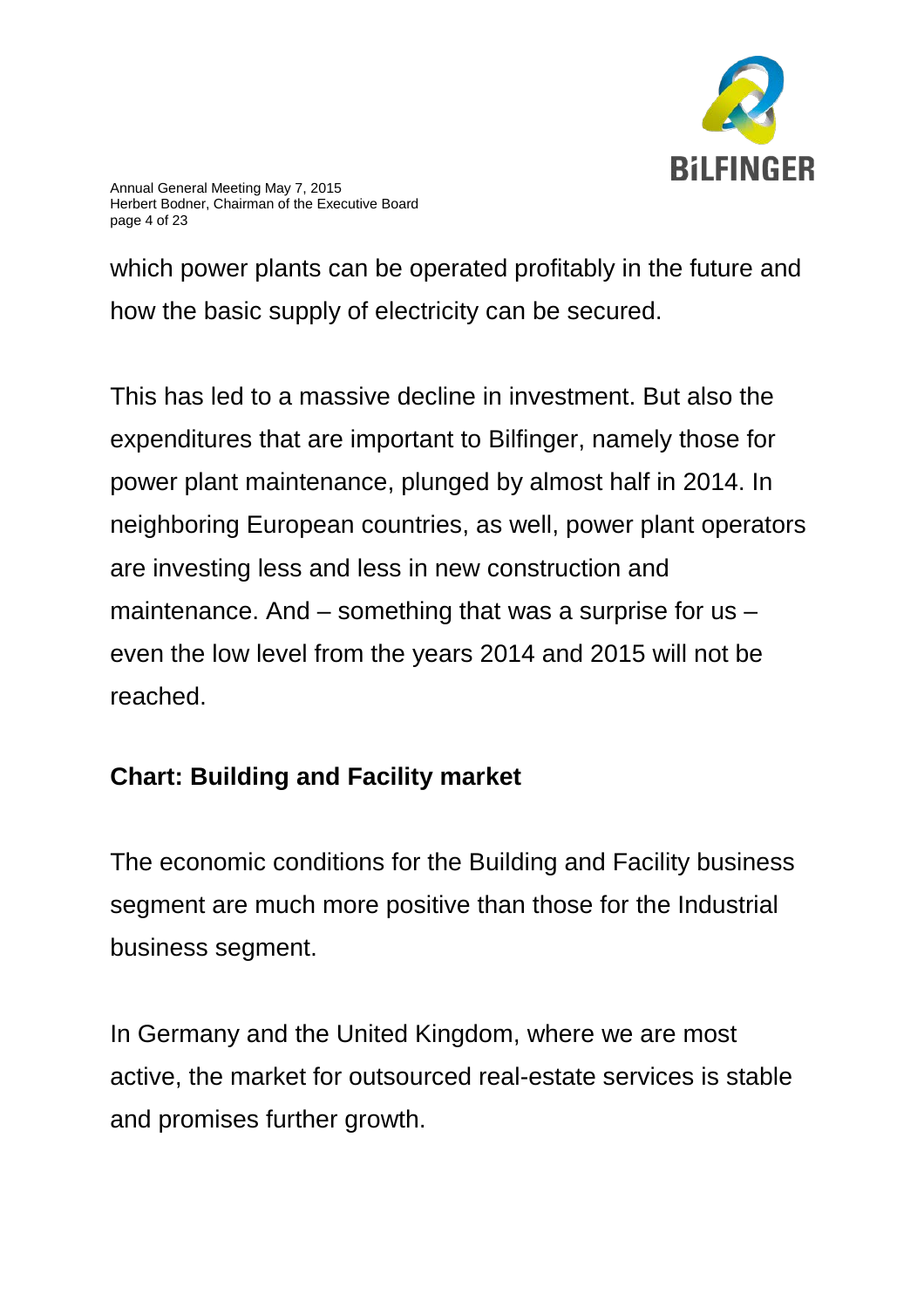

Annual General Meeting May 7, 2015 Herbert Bodner, Chairman of the Executive Board page 5 of 23

In other countries, globally-active industrial and service companies provide us with additional growth drivers. They increasingly award service orders for their real estate portfolios to large providers and across national borders. Our opportunities are increasing accordingly.

Positive signals came from the German building construction market in 2014. The financial situation for many municipalities has improved. Public sector construction investments have therefore increased. Commercial construction also made gains.

The Building and Facility business segment has developed well in this generally positive environment.

The Group's figures for financial year 2014 and the first quarter of 2015 must be viewed against this economic backdrop, ladies and gentlemen.

## **Chart: Financial year 2014 and Q1 2015 – Industrial**

In financial year 2014, orders received in the Industrial business segment sank by 18 percent to just below €3.3 billion. The order backlog decreased by 14 percent in 2014 and in the first quarter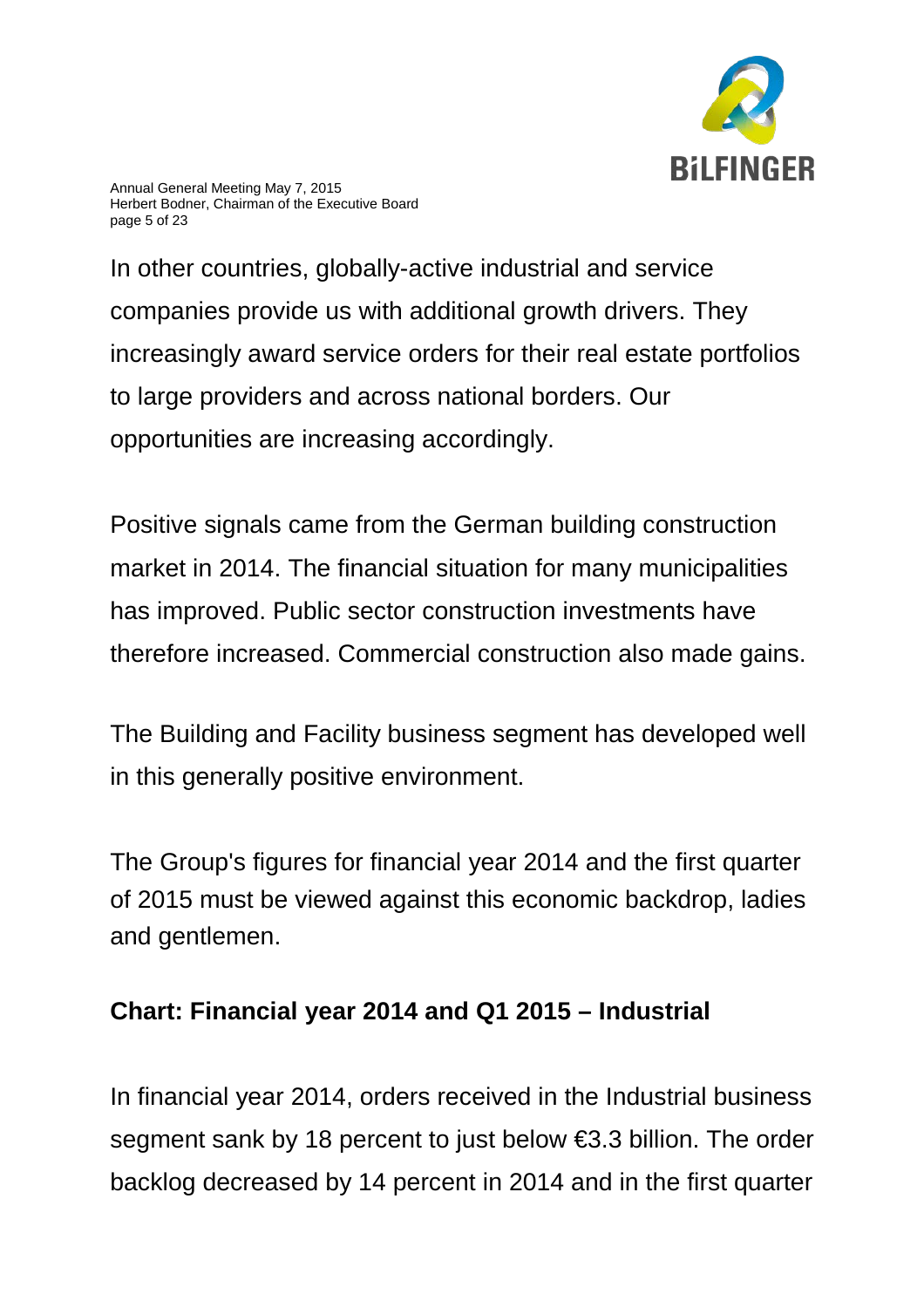

of 2015 by a further 11 percent. Parallel to this development, earnings and margins also worsened. In the first quarter of 2015, EBITA and EBITA margin reached a mere €9 million and 1.1 percent, respectively. These figures should not be extrapolated for the full year, but they do represent a worse than expected start in the year 2015.

## **Chart: Financial year 2014 and Q1 2015 – Power**

The Power business segment´s output volume, orders received and order backlog were significantly below those of the previous year. This applies to both financial year 2014 as well as to the first quarter of 2015.

The ongoing weakness in demand as well as worsened earnings in individual projects led to a massive reduction in earnings, EBITA for the first quarter of 2015 was significantly negative at minus €18 million.

# **Chart: Financial year 2014 and Q1 2015 – Building and Facility**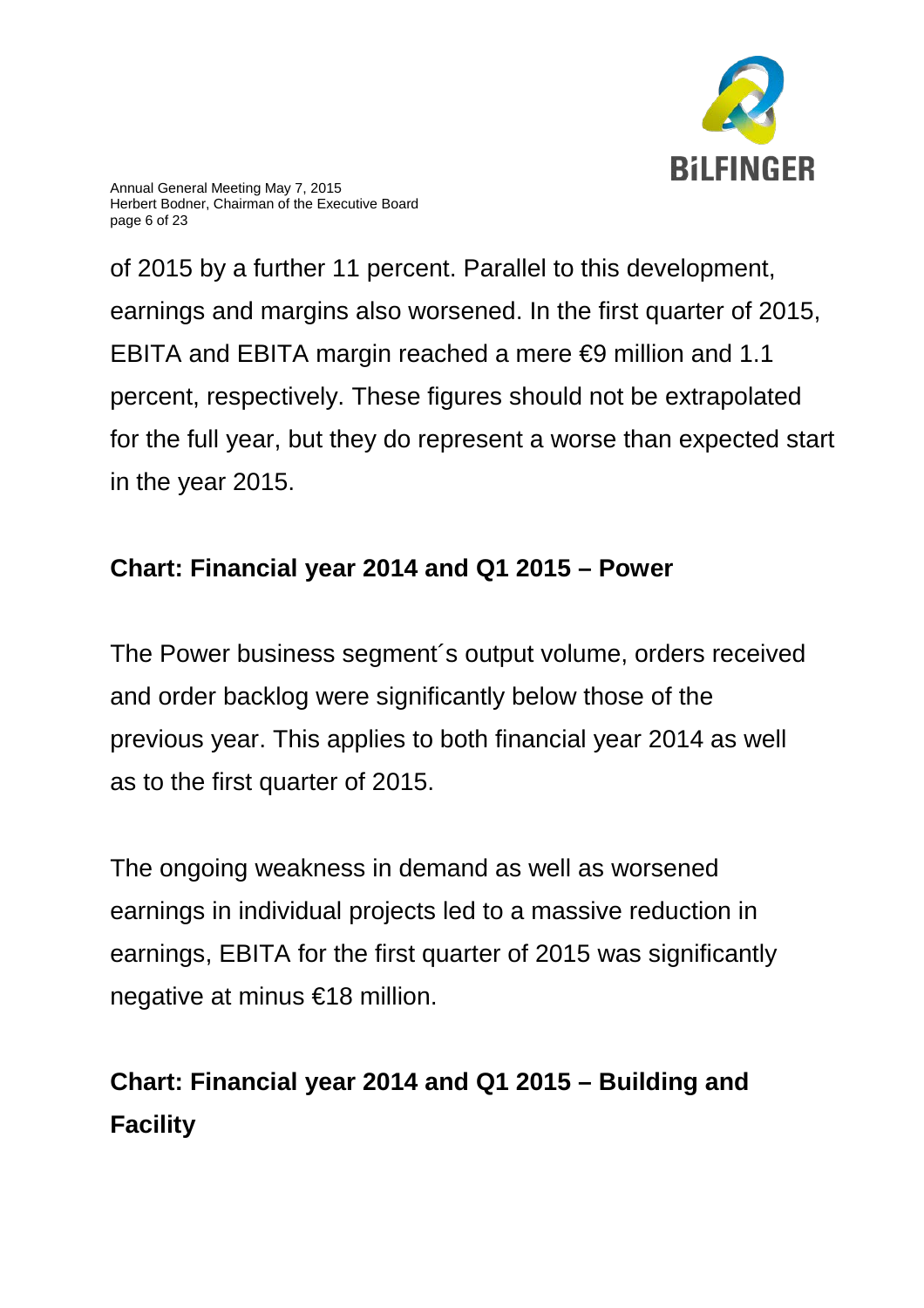

Annual General Meeting May 7, 2015 Herbert Bodner, Chairman of the Executive Board page 7 of 23

In the Building and Facility business segment, we increased our output volume and orders received – not least through the takeover of two companies in the United Kingdom, the world's third largest real-estate market.

In the first quarter of 2015, we were able to again expand our orders received. In addition to effects from the first-time consolidation of GVA, which was acquired in 2014, this is attributable to the extension of an important service order and to new orders in property and asset management, as well as in building construction.

Earnings showed significantly positive development: in the past financial year they increased by 17 percent and by 50 percent in the first quarter of 2015. Margins were also improved for both reporting periods.

Ladies and gentlemen,

In the context of focusing on engineering and services, we announced that we would sell off the civil engineering business. The Construction division has been part of Swiss construction company Implenia since March 2015. I am pleased with this deal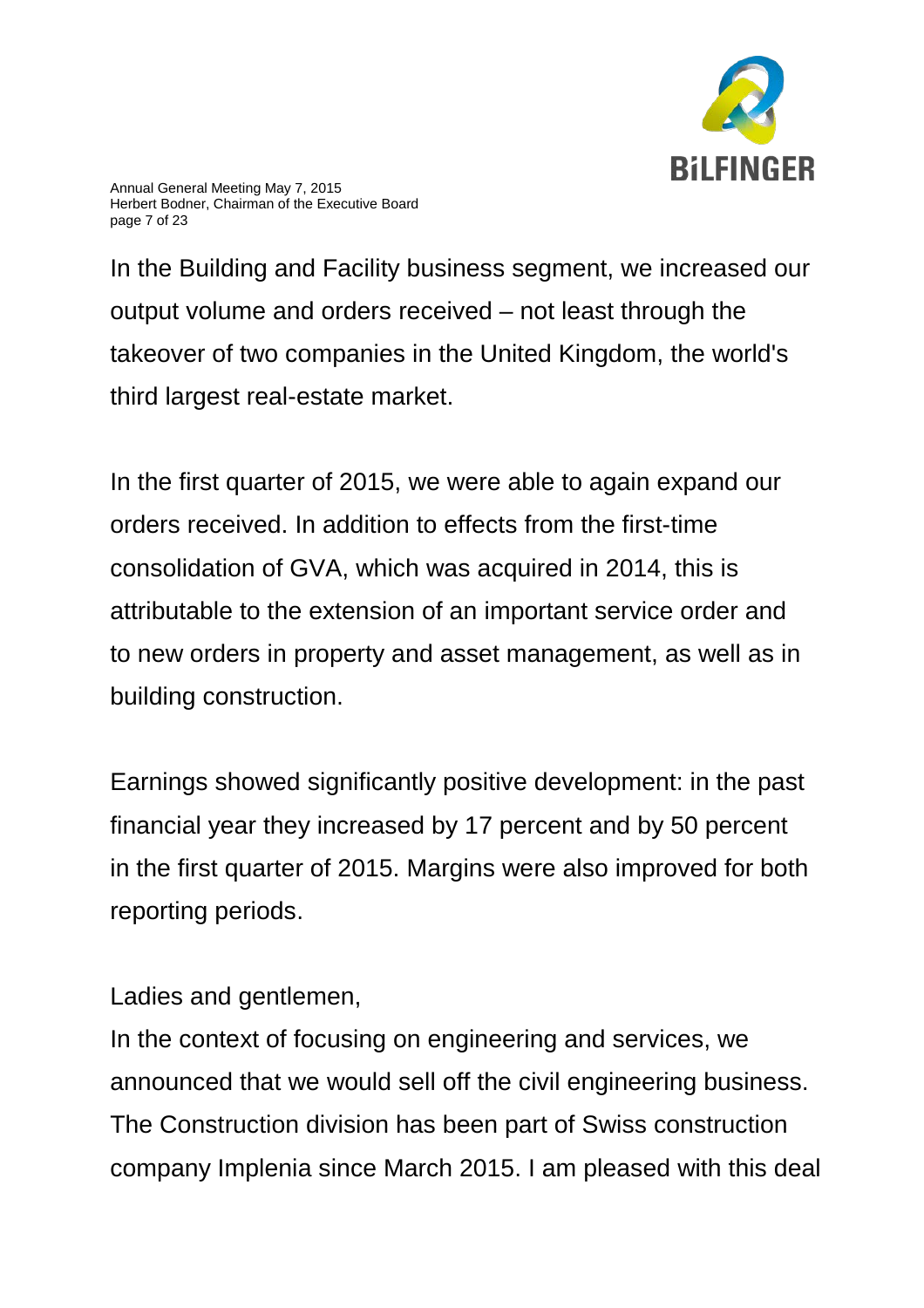

and am certain that the 1,900 employees will be well taken care of at their new parent company.

As a result of the sale, liquidity of about  $\epsilon$ 75 million flowed to Bilfinger in the first quarter of 2015. Taking a risk provision into account, a capital gain of €12 million remains. This also took effect in the first quarter of 2015.

We also put our offshore and marine construction business up for sale at the beginning of the year. This process is underway as is the sale of the Infrastructure division and should be completed in the course of the year.

# **Chart: Group – output volume, orders received, order backlog**

In financial year 2014, output volume decreased slightly, orders received, however fell by a significant 12 percent. The order backlog was 16 percent below the level of the previous year.

At first glance, output volume and orders received developed positively in the first quarter of 2015, but the perspective is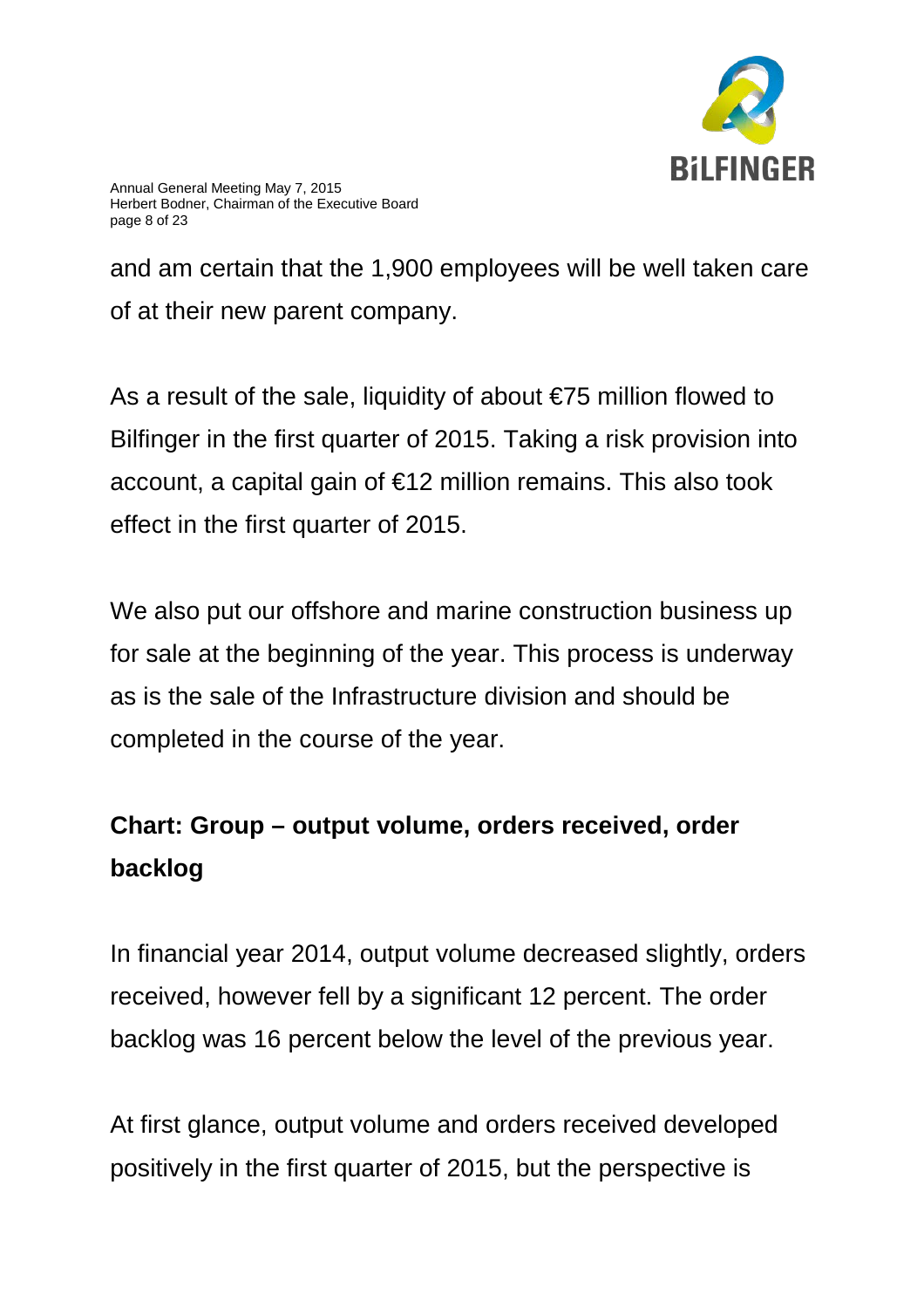

Annual General Meeting May 7, 2015 Herbert Bodner, Chairman of the Executive Board page 9 of 23

positively influenced by currency effects and first-time consolidations. We did not grow organically in the first quarter of 2015.

#### **Chart: Value added**

As a result of the unsatisfactory business development, value added worsened: return on capital employed from continuing operations fell to 9.5 percent.

The decrease is attributable primarily to the drop in earnings in the Power business segment. Along with the increased cost of capital, this is also the reason why the absolute value added was negative at minus €36 million.

#### **Chart: Cash flow 2014**

Cash flow from operating activities in 2014 of €65 million was well below the level of the prior year, especially due to the loss from continuing operations. Cash flow from continuing operations also decreased significantly to €115 million.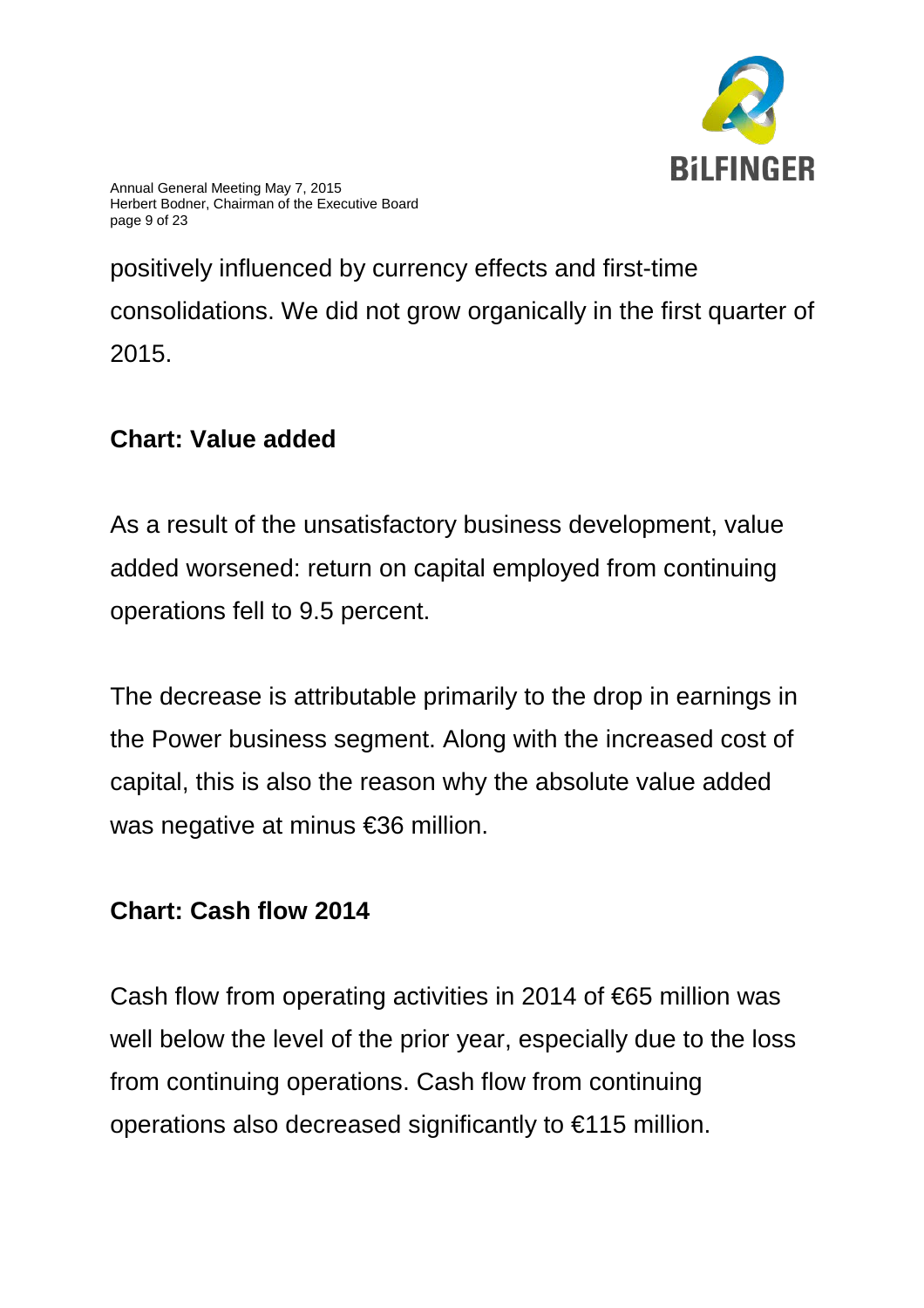

Annual General Meeting May 7, 2015 Herbert Bodner, Chairman of the Executive Board page 10 of 23

## **Chart: Cash flow Q1 2015**

In the first three months of 2015, working capital increased significantly less than in the prior year quarter. For this reason, cash flow from operating activities and free cash flow improved considerably in the first quarter of 2015.

## **Chart: Adjusted EBITA, adjusted net profit**

We calculate the operational profitability of Bilfinger on the basis of 'adjusted EBITA'. In this metric, earnings are recorded before interest, taxes and amortization on intangible assets from acquisitions and goodwill, and adjustments made for special items. Special items include one-time capital gains as well as restructuring expenses.

In financial year 2014, adjusted EBITA of €270 million was significantly lower than in the previous year. This is the result of the negative development in the Industrial and Power business segments. The EBITA margin decreased to 3.5 percent.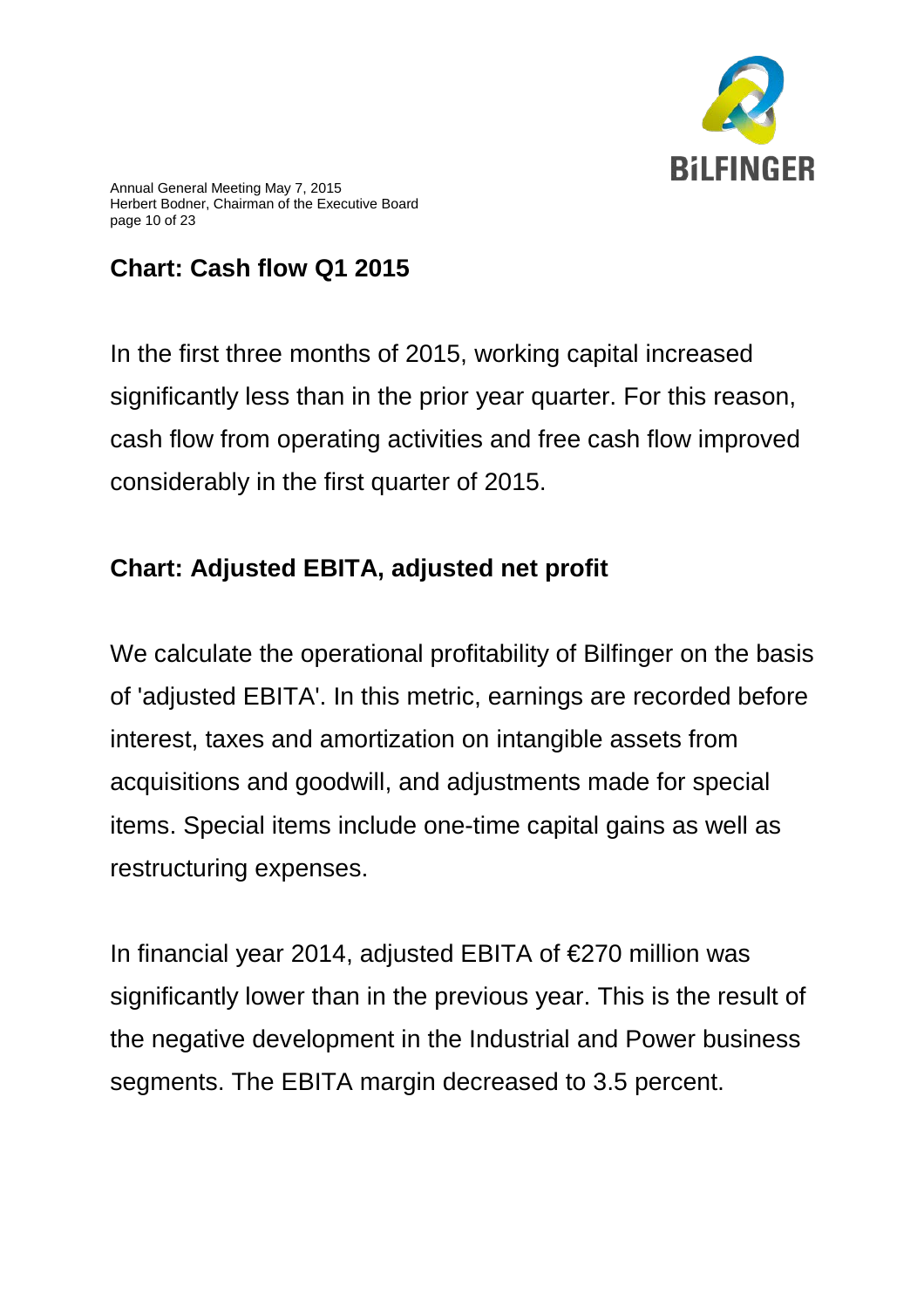

Annual General Meeting May 7, 2015 Herbert Bodner, Chairman of the Executive Board page 11 of 23

The disappointing earnings development continued in the first quarter of 2015. Adjusted EBITA was negative at minus €8 million.

Adjusted net profit from continuing operations fell by about a third in financial year 2014 to €175 million. This results in a lower earnings per share as compared with the prior year of  $\epsilon$ 3.96.

In the first quarter of 2015, adjusted net profit was at minus  $\epsilon$ 15 million.

## **Chart: Share performance**

In the first six months of 2014, the Bilfinger share developed better that the DAX and MDAX. The withdrawal of our forecast for the year, however, turned the positive trend around. At the end of the year, the Bilfinger share price closed with a minus of 41 percent.

The new year began once again with a slight deficit as compared to the benchmark indices, but this was eliminated by the middle of April. Following publication of the figures for the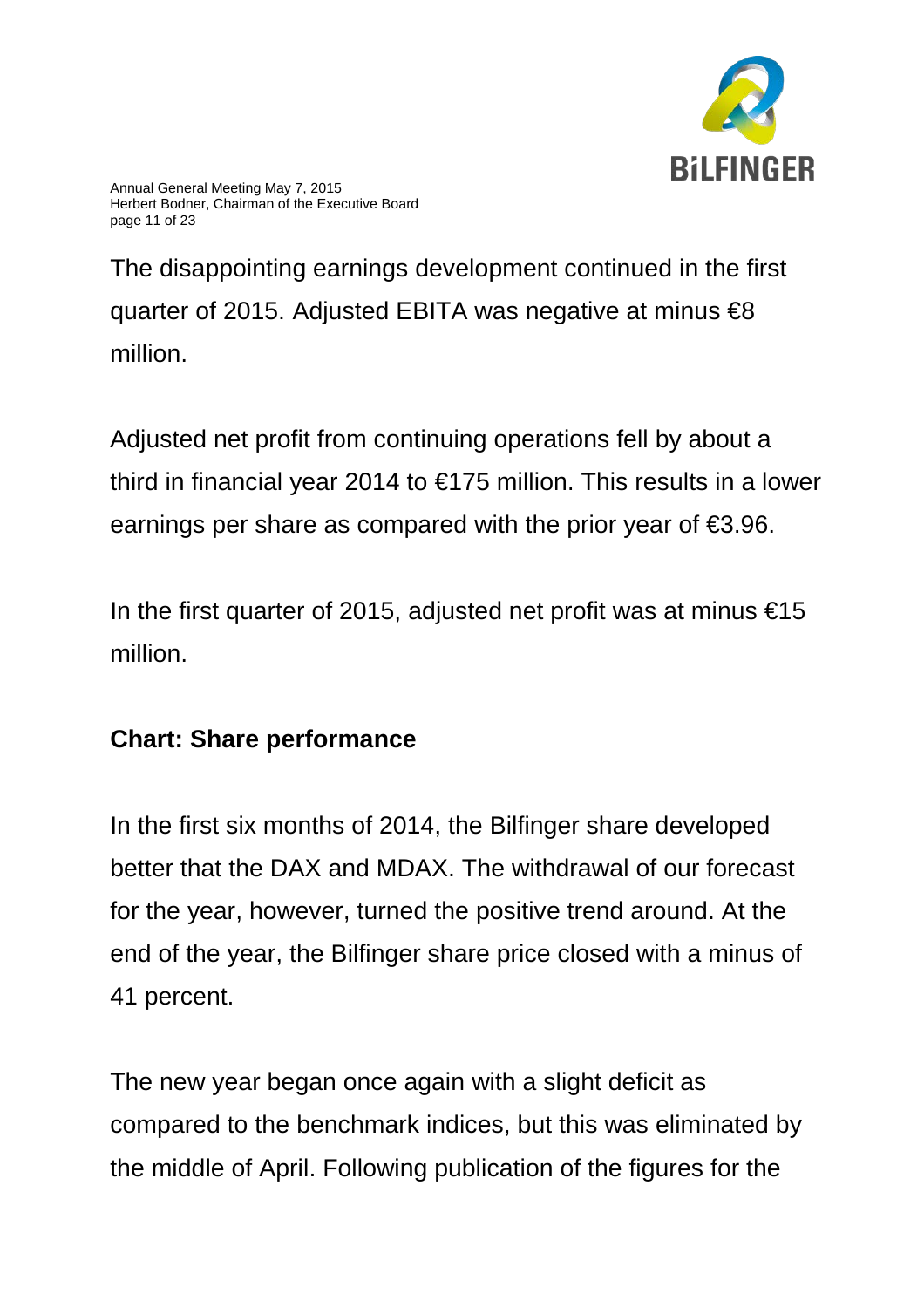

Annual General Meeting May 7, 2015 Herbert Bodner, Chairman of the Executive Board page 12 of 23

first quarter in connection with the withdrawal of the forecast for the current year, it fell back to the level of the beginning of the year.

### **Chart: Dividend**

Dear shareholders,

The Executive Board and the Supervisory Board propose to the Annual General Meeting a dividend of €2.00 per share for financial year 2014. As in previous years, the distribution ratio amounts to approximately 50 percent of adjusted net profit. Bilfinger thus follows its dividend policy that is geared toward continuity.

Ladies and gentlemen,

The upheaval in the markets for our Power and Industrial business segments mean that we will need to make extraordinary efforts in order to return to our former strength. The Bilfinger Excellence program was launched already in September 2013, an important component for improving efficiency.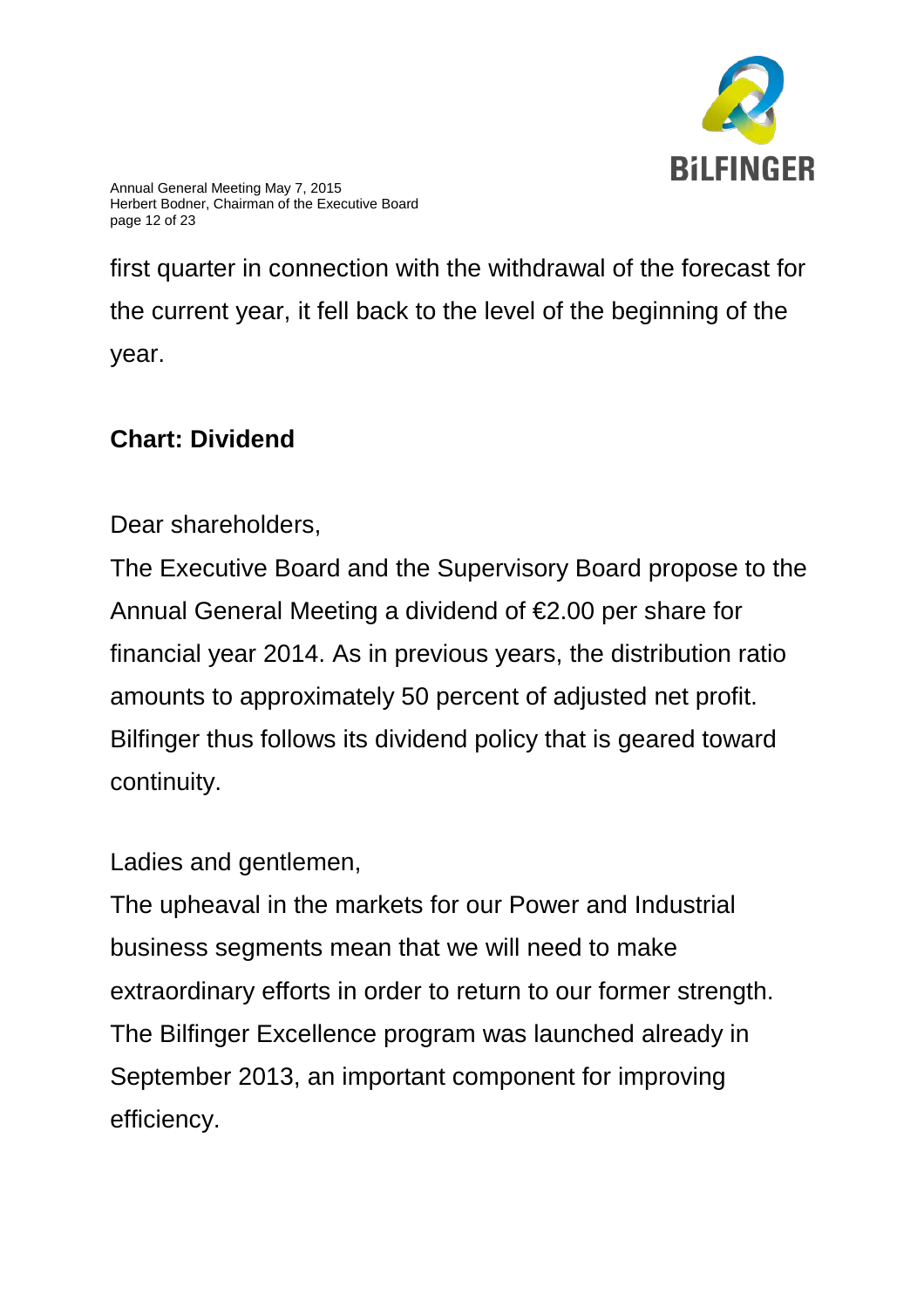

Annual General Meeting May 7, 2015 Herbert Bodner, Chairman of the Executive Board page 13 of 23

## **Chart: Bilfinger Excellence – divisional structure implemented**

The subgroup administrations – and with them one layer of management – have been eliminated. 12 divisions now manage the operating business, headed by the member of the Executive Board responsible for each of them at headquarters.

We intend to bring together certain administrative tasks in the future and carry them out for the entire Group from a few locations – accounting and personnel administration for example through a so-called shared service center, the information technology infrastructure through a globally responsible IT department.

Through the elimination of redundant structures and further process improvements, about 1,250 jobs will be cut in a socially responsible manner. From 2016, our personnel expenses will decrease by €80 million per year as a result. This is in addition to the non-personnel cost savings in the low double digit million range.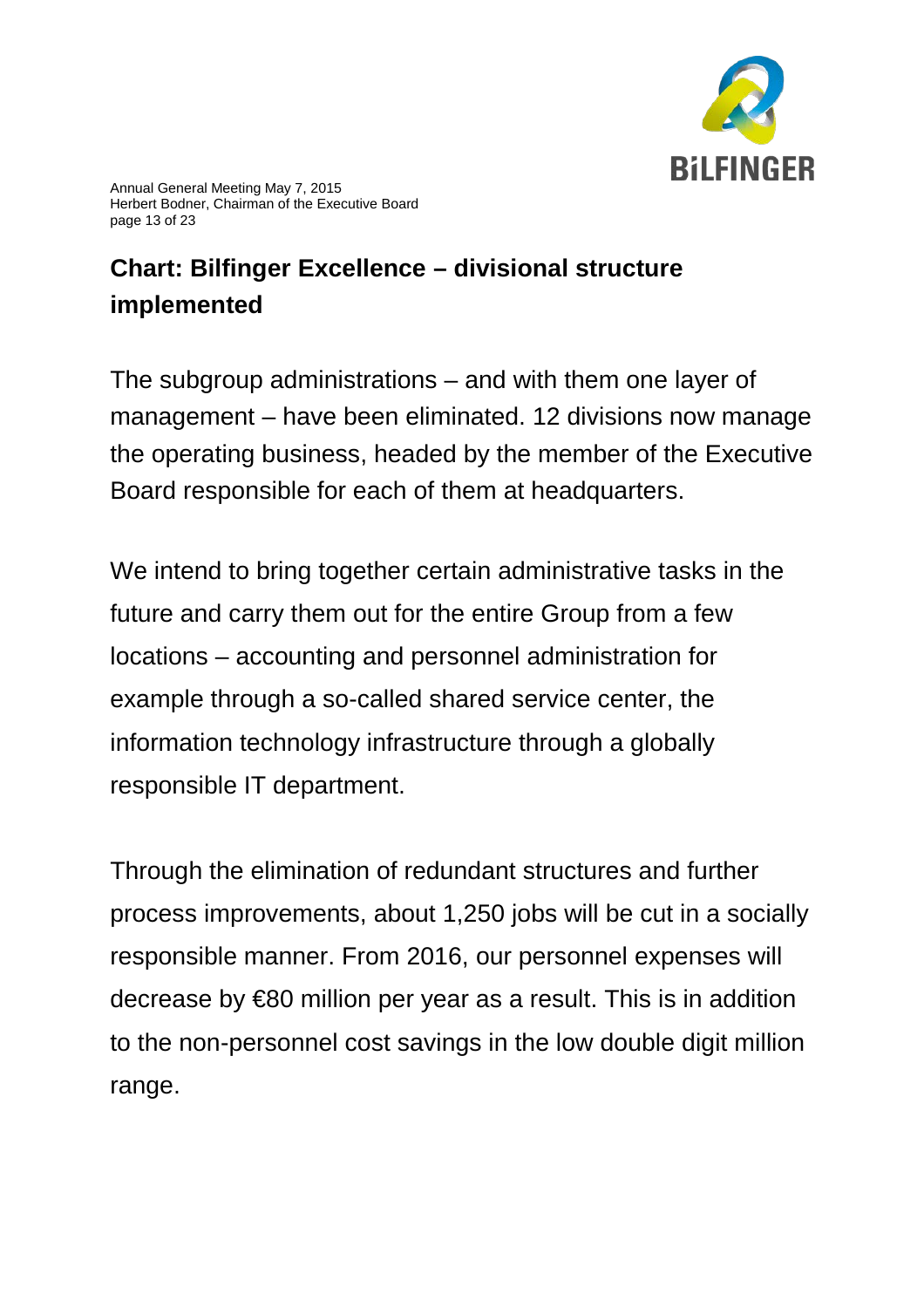

Annual General Meeting May 7, 2015 Herbert Bodner, Chairman of the Executive Board page 14 of 23

## **Chart: Restructuring 2015 – administration, business segments, portfolio management**

Ladies and gentlemen,

From the first quarter of 2015, we have drawn the conclusion that these savings are not sufficient. Weak business development is forcing us to turn to further far-reaching measures.

- The focus, first of all, will be on a further streamlining of our administrative processes.
- Secondly, in the Power business segment, on top of capacity adjustments that have already been carried out, an extensive restructuring and a fundamental realignment will also be undertaken.
- Thirdly, we must adjust capacities in the Industrial business segment in those areas that depend on the power plant business or the oil and gas sector.
- And fourthly, we will conduct a further focusing of our investment portfolio beyond the divestments that have already been announced.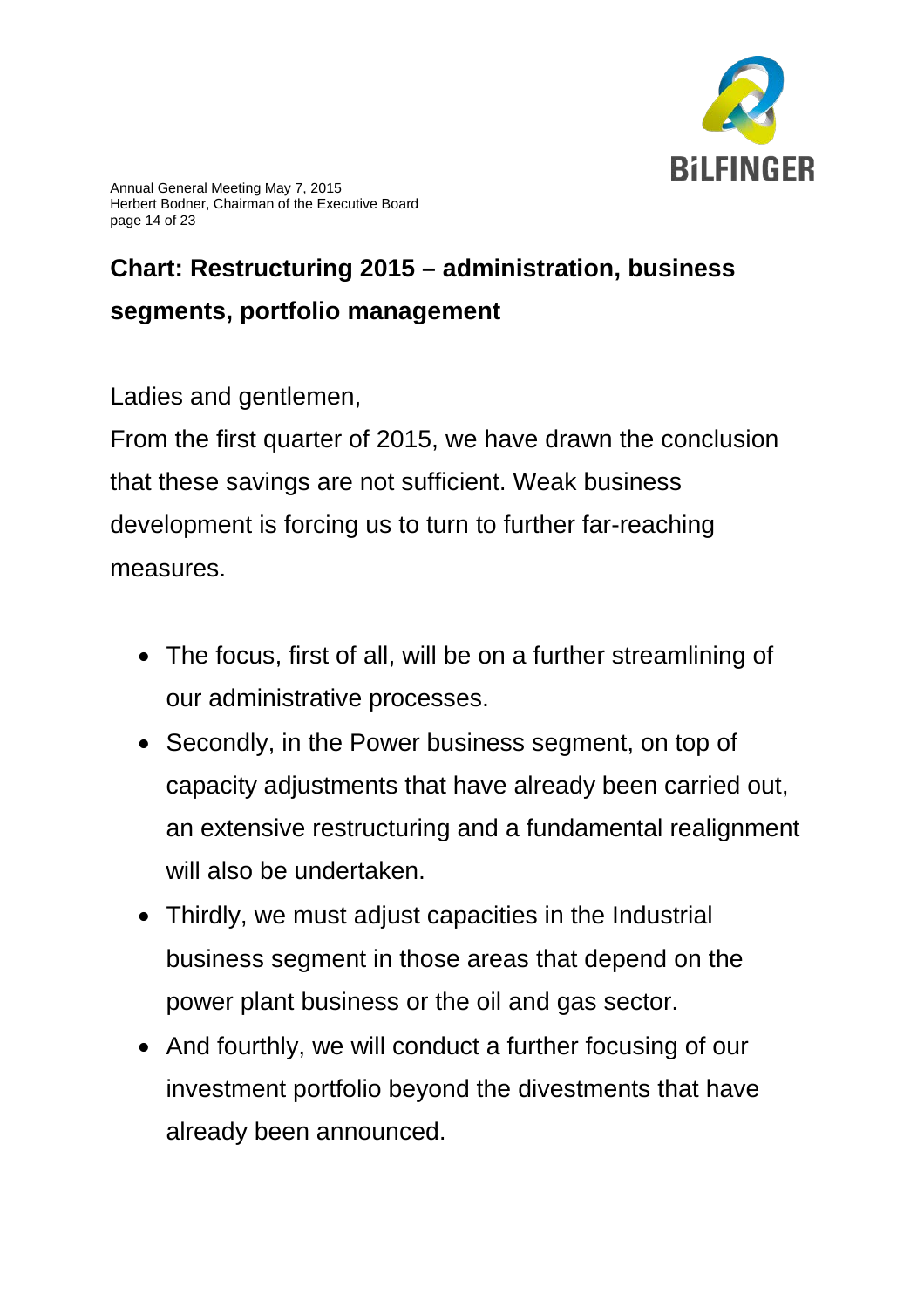

Annual General Meeting May 7, 2015 Herbert Bodner, Chairman of the Executive Board page 15 of 23

As before, the most urgent challenges are in the Power business segment. There we will undertake a detailed analysis of the market situation and our service range – we will also focus on our operational processes. Because our problems have proven to be also of our own doing. Deficits in project controlling, for example, which did not come to the surface in the positive market environment of the past, have made a considerable contribution to the poor earnings situation. We will therefore conduct a comprehensive review of the way projects, project management and project controlling are handled and we will identify problem areas so that project execution can be improved.

Ladies and gentlemen,

The energy transformation and the drop in the price of oil have thwarted the growth plans of our Group. No doubt you would like to hear from the Chairman of the Executive Board how the company can be returned to a growth path and how exactly this growth strategy should look. I have to request your patience, because as the outgoing Chairman of the Executive Board, it is not my place to want to make statements for the future. This will be undertaken by Mr. Utnegaard at an appropriate point in time.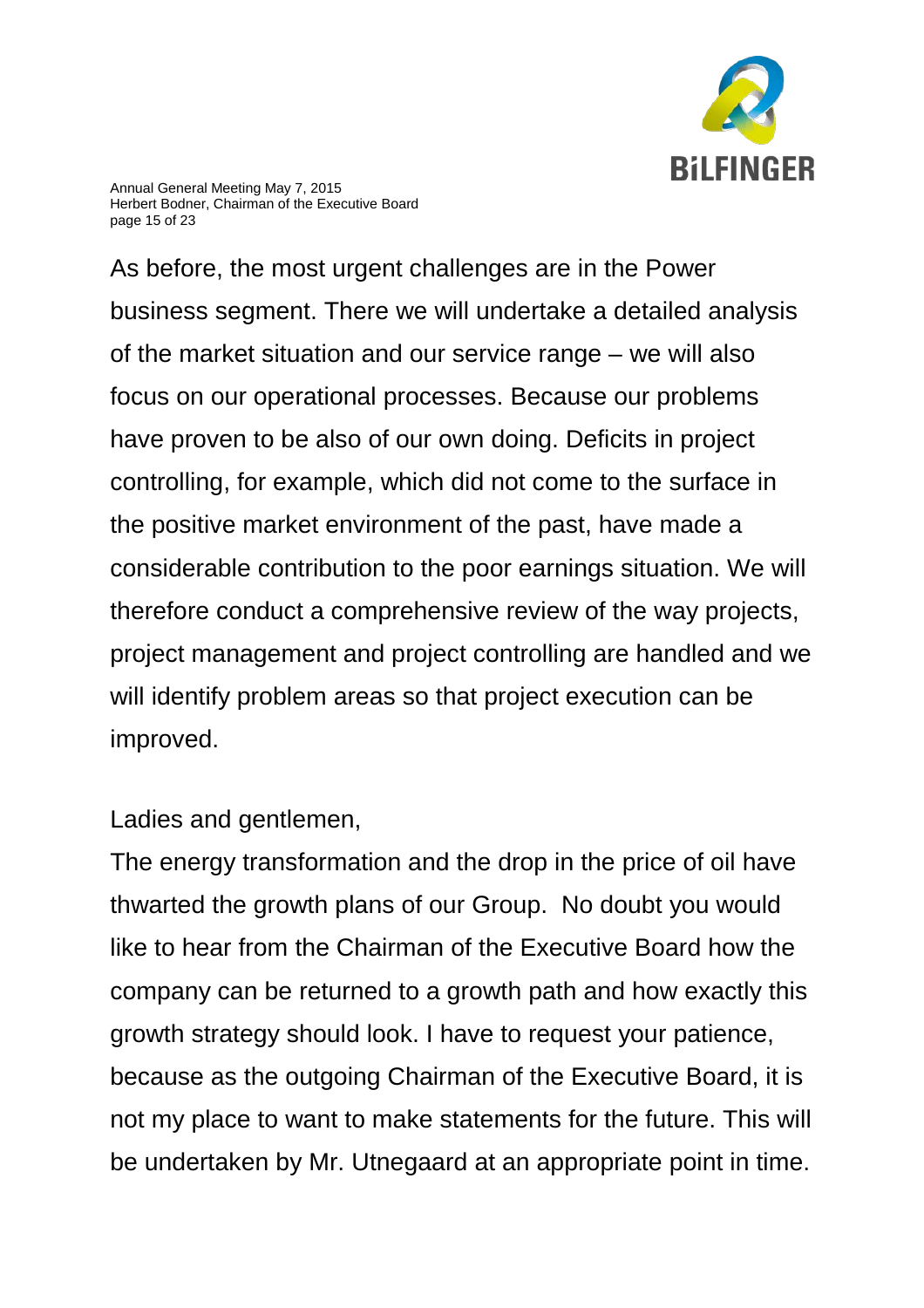

Annual General Meeting May 7, 2015 Herbert Bodner, Chairman of the Executive Board page 16 of 23

Allow me nonetheless to make a fundamental comment: it is my view that Bilfinger, as a leading internationally active engineering and services company, continues to have very good opportunities for a successful development. The problems in the area of power and the current weakness in growth in industrial services will be overcome and Bilfinger will fight its way back to its former strength. I am firmly convinced of this. Allow me to present to you a number of these opportunities:

#### **Chart: Opportunities – Industrial business segment**

In industrial service, Bilfinger is one of a very small number of providers on the market able to offer clients services for the entire lifecycle of their industrial assets. This competitive advantage can be applied at an international level to a much greater extent than in the past. The broad range of services in industrial maintenance can be extended and more extensively bundled.

In the field of automation technology, Bilfinger has purposefully strengthened itself in recent years. These activities can be networked further in order to better leverage synergies in the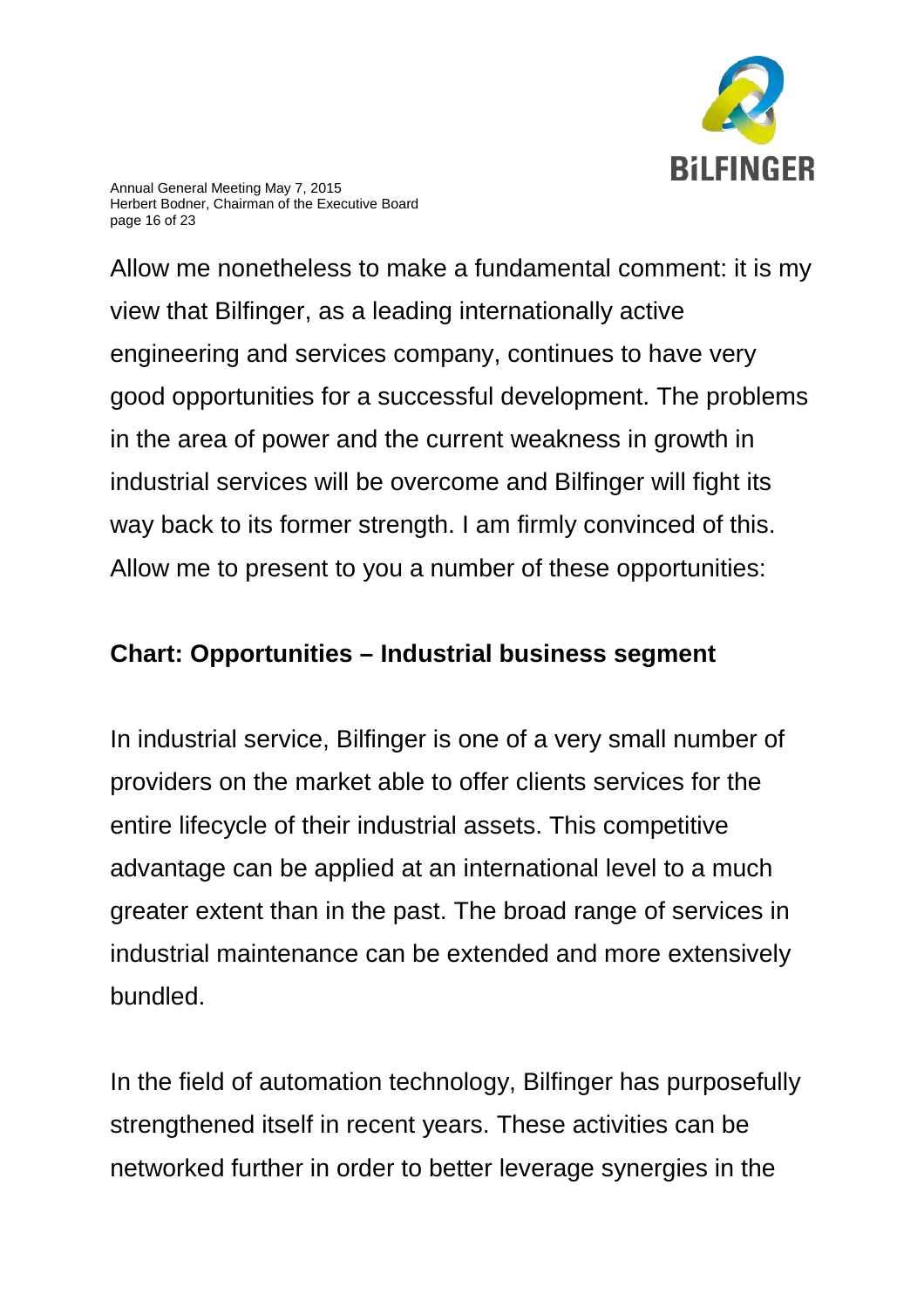

Annual General Meeting May 7, 2015 Herbert Bodner, Chairman of the Executive Board page 17 of 23

Group and also represent a springboard for international growth.

We see good growth potential in the food industry and in biotechnology. With our know how in engineering, manufacture and installation as well as with our expertise in the area of energy efficiency, we can better focus on customers in these industries and offer them innovative and attractive solutions.

#### **Chart: Opportunities Power business segment**

In the Power business segment, future prospects lie primarily in the modernization of existing plants. Bilfinger has extensive expertise that allows it to optimize the efficiency and sustainability of coal, gas, hydroelectric and nuclear power plants in such a way that older plants can also meet current or future requirements. The average efficiency level for coal-fired power plants around the world is well under 30 percent. In Germany, it is more than 40 percent. Bilfinger has a broad range of expertise and can apply these competences to promising international markets in a targeted manner.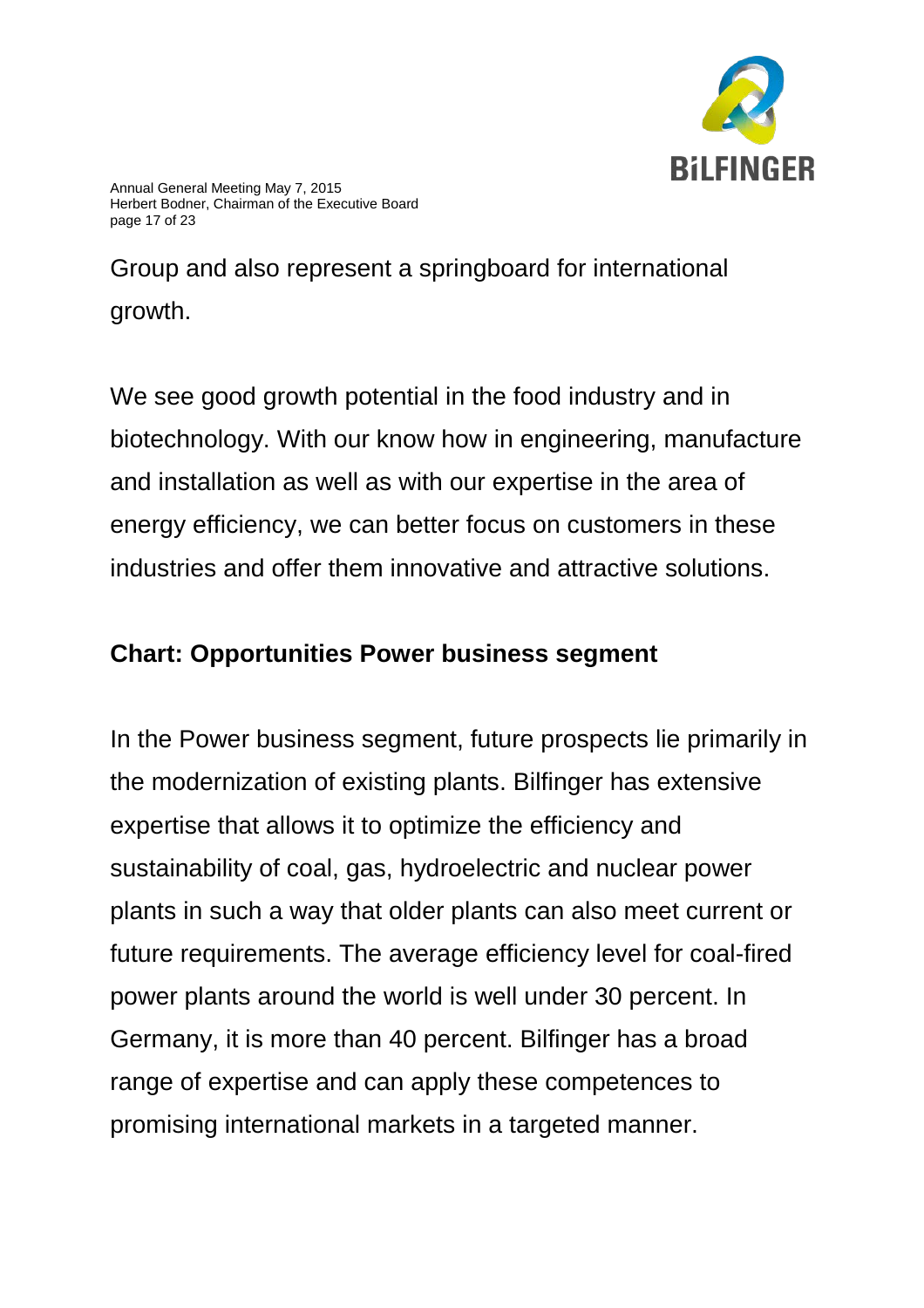

Annual General Meeting May 7, 2015 Herbert Bodner, Chairman of the Executive Board page 18 of 23

## **Chart: Building and Facility business segment**

In the Building and Facility business segment, our clients are also showing an ever-increasing interest in lifecycle oriented services for real estate. Bilfinger is in a position to provide comprehensive real-estate services from a single source. For us, the fully sustainable property is not a goal for the future, but a current reality in our business. This will benefit us to an evergreater degree in the future.

In facility management, we benefit from the trend among multinational companies toward having their real estate properties managed by a single service provider. Here, too, our ability to integrate our real-estate services as well as our increasingly international positioning make us a special provider.

With the acquisition of GVA, our position as a real estate manager on the attractive British market has been considerably strengthened. Through the range of premium consulting services, we can in future become more active in the area of real estate investment. In this context, we will profit from an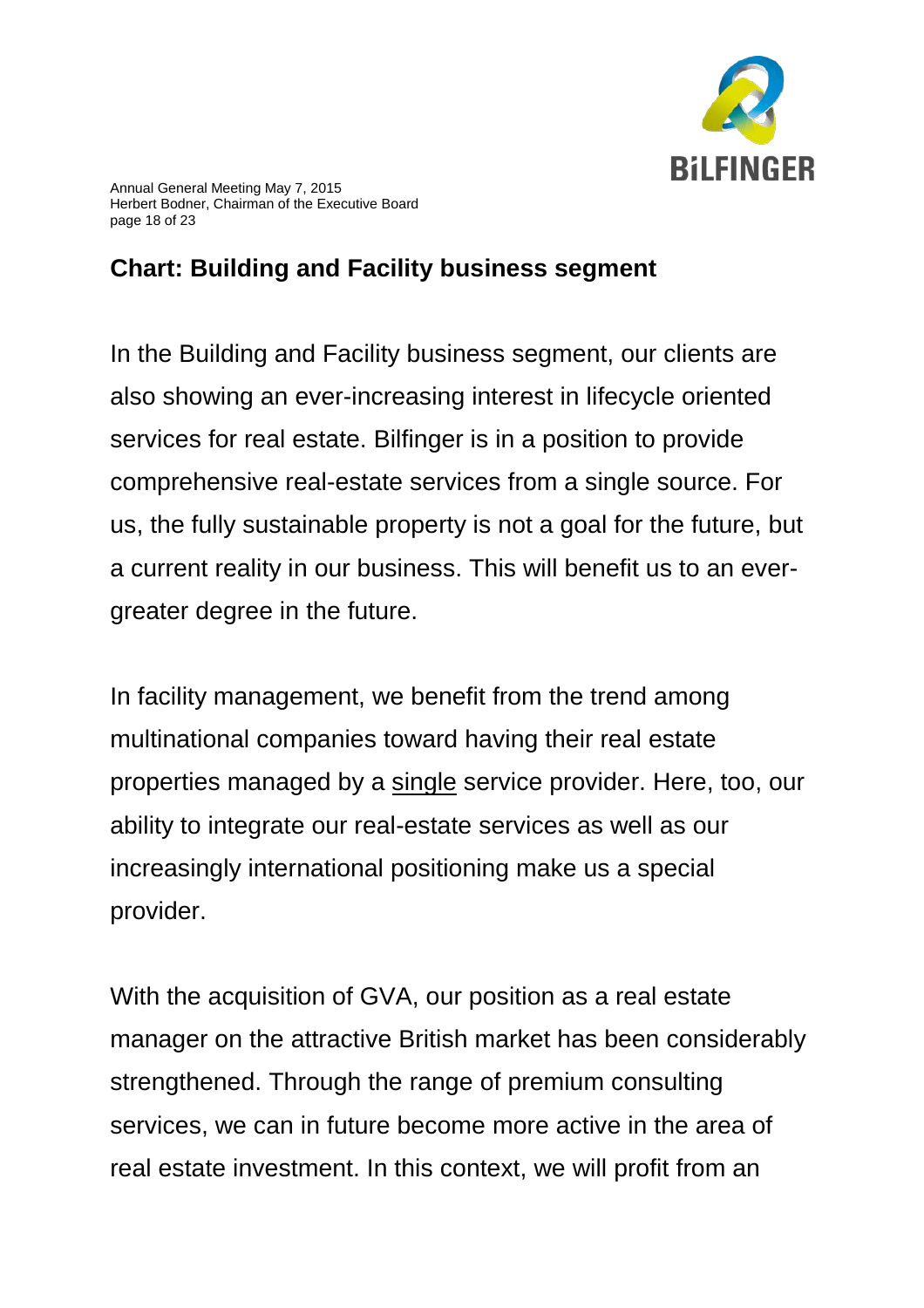

Annual General Meeting May 7, 2015 Herbert Bodner, Chairman of the Executive Board page 19 of 23

increase in the transaction volume of commercial real estate in our markets.

It is generally true that the global trend toward greater sustainability and more energy and resource efficiency provides Bilfinger with new opportunities in all business segments. Greater energy efficiency and lower emissions, for example, is not only the objective of the energy industry, but also in the process industry, in the manufacturing sector and in the real estate sector. Here we can create value added – for example by supporting the certification of sustainable real estate with consulting, design, execution and operating services or by securing the improved plant operation of low emission biomass thermal power plants, modernized lignite boilers or highlyefficient flue gas desulfurization systems.

Ladies and gentlemen,

We are not occupied with topics related to the operational business alone. We also view good corporate governance, the responsible management and control of the company, as a fundamental requirement for long term economic success.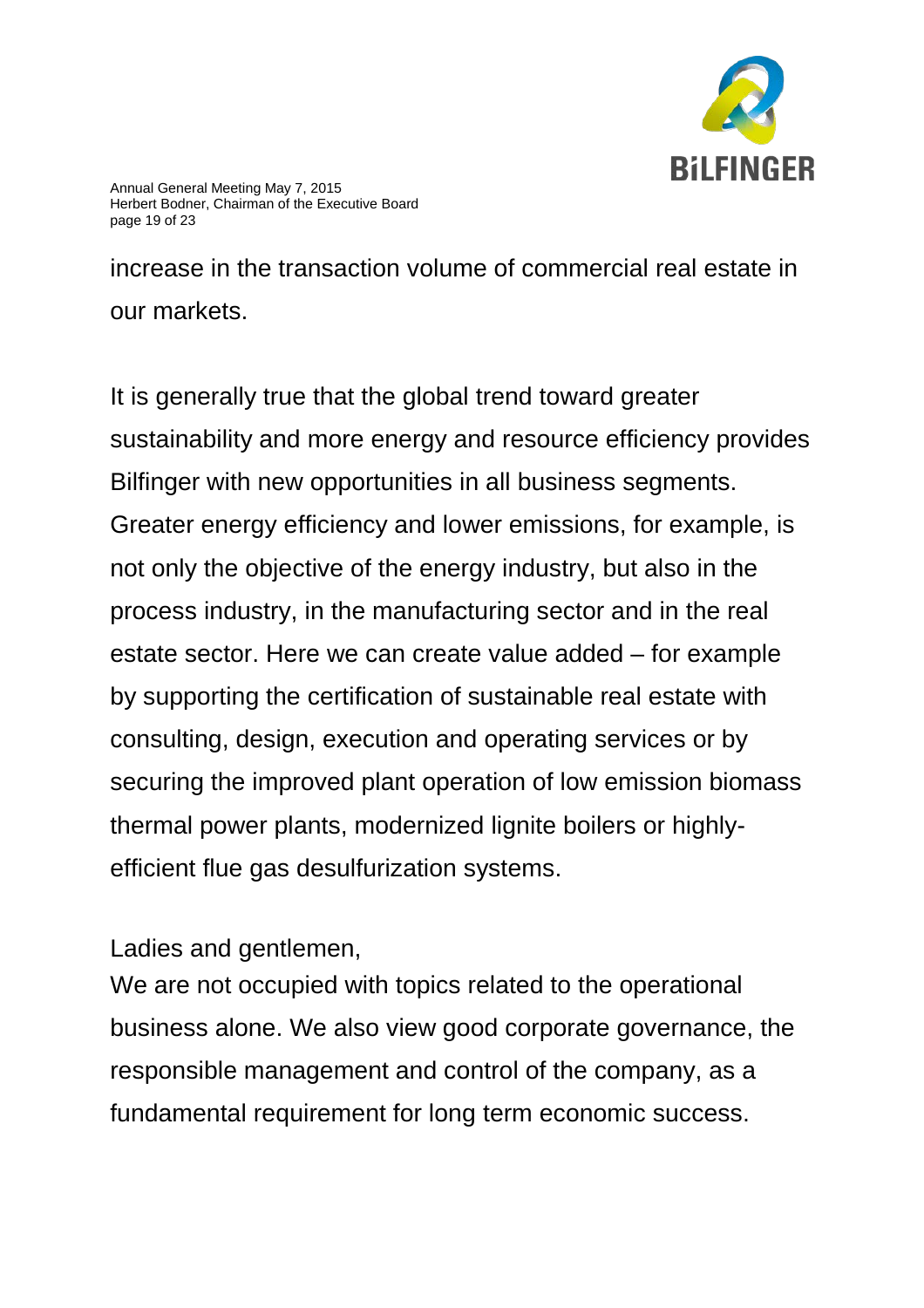

Annual General Meeting May 7, 2015 Herbert Bodner, Chairman of the Executive Board page 20 of 23

A comprehensive review of our compliance and control systems is currently underway, and they will be strengthened further. The rule continues to apply that when we receive information on potential misconduct in our Group, we will pursue it rigorously and clarify the situation. Our position here is absolutely no tolerance.

As already reported, we received internal information relating to breaches of our compliance rules in Brazil in financial year 2014. These related to the delivery of monitor walls for security control centers in major Brazilian cities. According to this information, employees of a local Bilfinger company are alleged to have paid bribes.

It is regrettable that, despite an established compliance system, such incidents cannot be ruled out in a large company with such a broad reach. The important thing in such cases, however, is our reaction and how we deal with the situation.

We immediately launched an internal investigation which included external experts. The suspicions were, unfortunately, substantiated. According to current findings, the volume of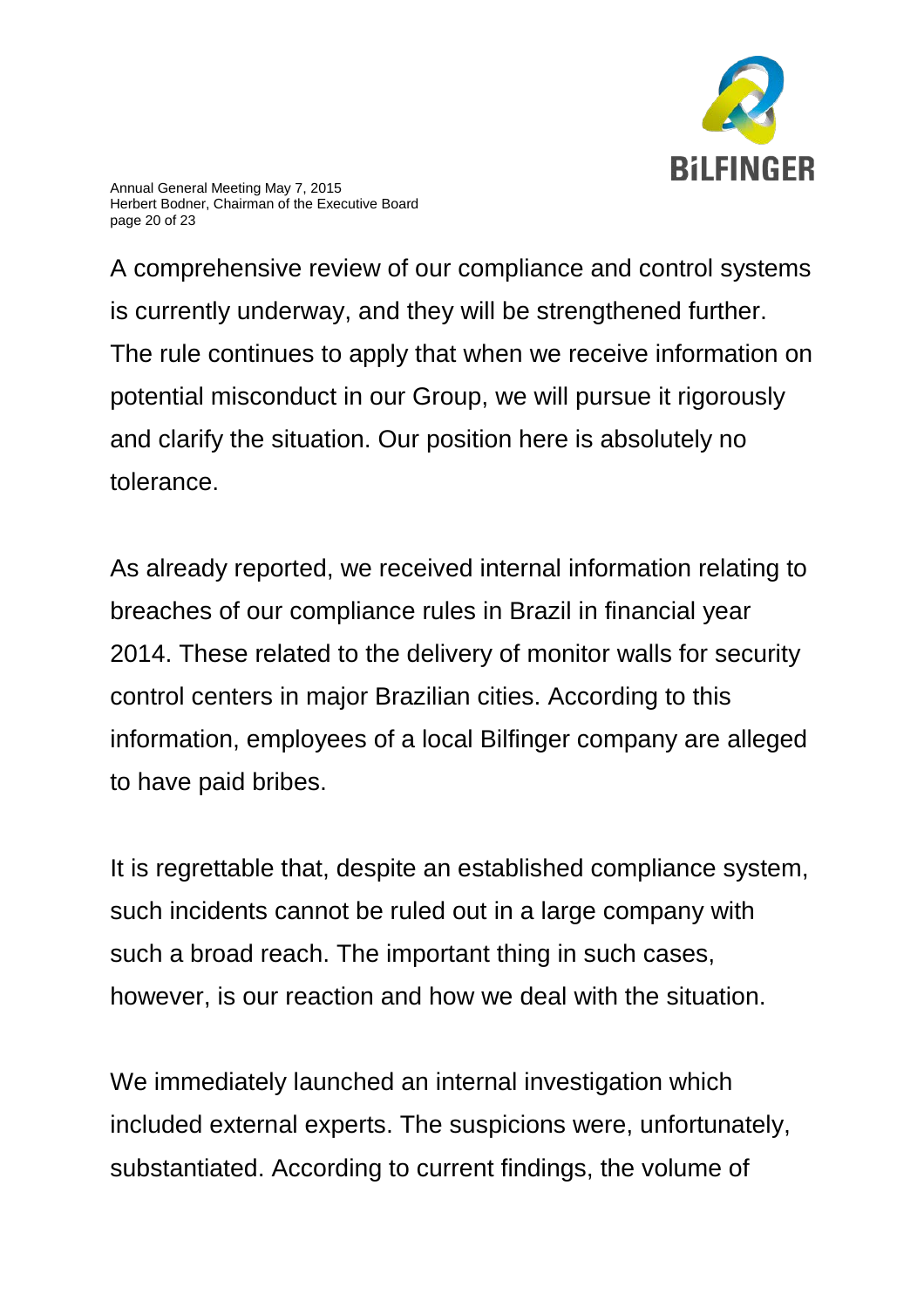

Annual General Meeting May 7, 2015 Herbert Bodner, Chairman of the Executive Board page 21 of 23

potential improper payments reached a total amount of less than €1 million. Once the internal investigation has been completed, we will take whatever personnel consequences are necessary. We are working together closely with the responsible Brazilian authorities in the further investigation of the incidents. We will also provide them with our internal findings without restriction.

### **Chart: Outlook 2015 – Group**

Ladies and gentlemen,

Allow me to come back to the business or, more precisely, to the outlook for the current year. Bilfinger is facing tremendous challenges: we have to come to grips with far-reaching market changes, we have to reduce costs and improve operating performance. The newly-formed Executive Board will also have the important task of reviewing the corporate strategy and developing a successful growth course for the future.

This will have a positive impact on the figures for financial year 2016. For full-year 2015 we anticipate, as reported, a significant decrease in adjusted EBITA. Accordingly, adjusted net profit from continuing operations will also be substantially below the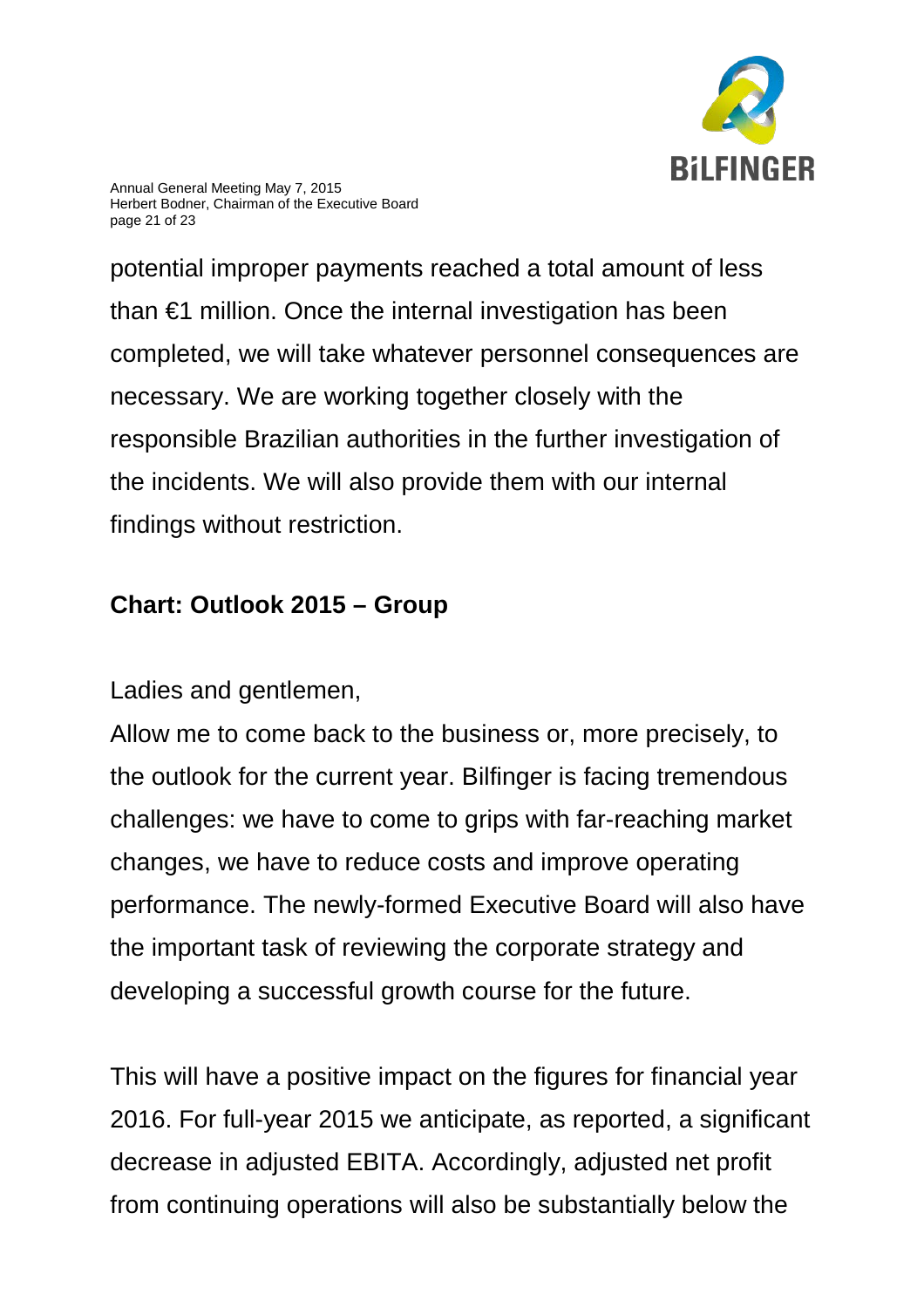

Annual General Meeting May 7, 2015 Herbert Bodner, Chairman of the Executive Board page 22 of 23

prior-year figure. Further, net profit will be impacted by special effects, especially by expenses for the planned restructuring measures, the scope of which has not yet been determined.

Bilfinger will therefore only issue a quantitative forecast when the transformation phase of the Executive Board has been completed and the newly-formed committee has analyzed and evaluated the prospects for the current financial year.

Ladies and gentlemen,

In this very difficult phase for our company, the Executive Board would like to express its particular thanks to the employees for their continuing strong commitment. You faced considerable challenges this past year on a number of fronts. We are receiving praise from our customers for the outstanding execution of orders and services and our strong reputation as a reliable partner remains intact. This is something that primarily our employees deserve credit for, and something you can be proud of. Together with my colleagues on the Executive Board, I have led the company through a difficult nine months would like to also express my personal thanks to the employees, who